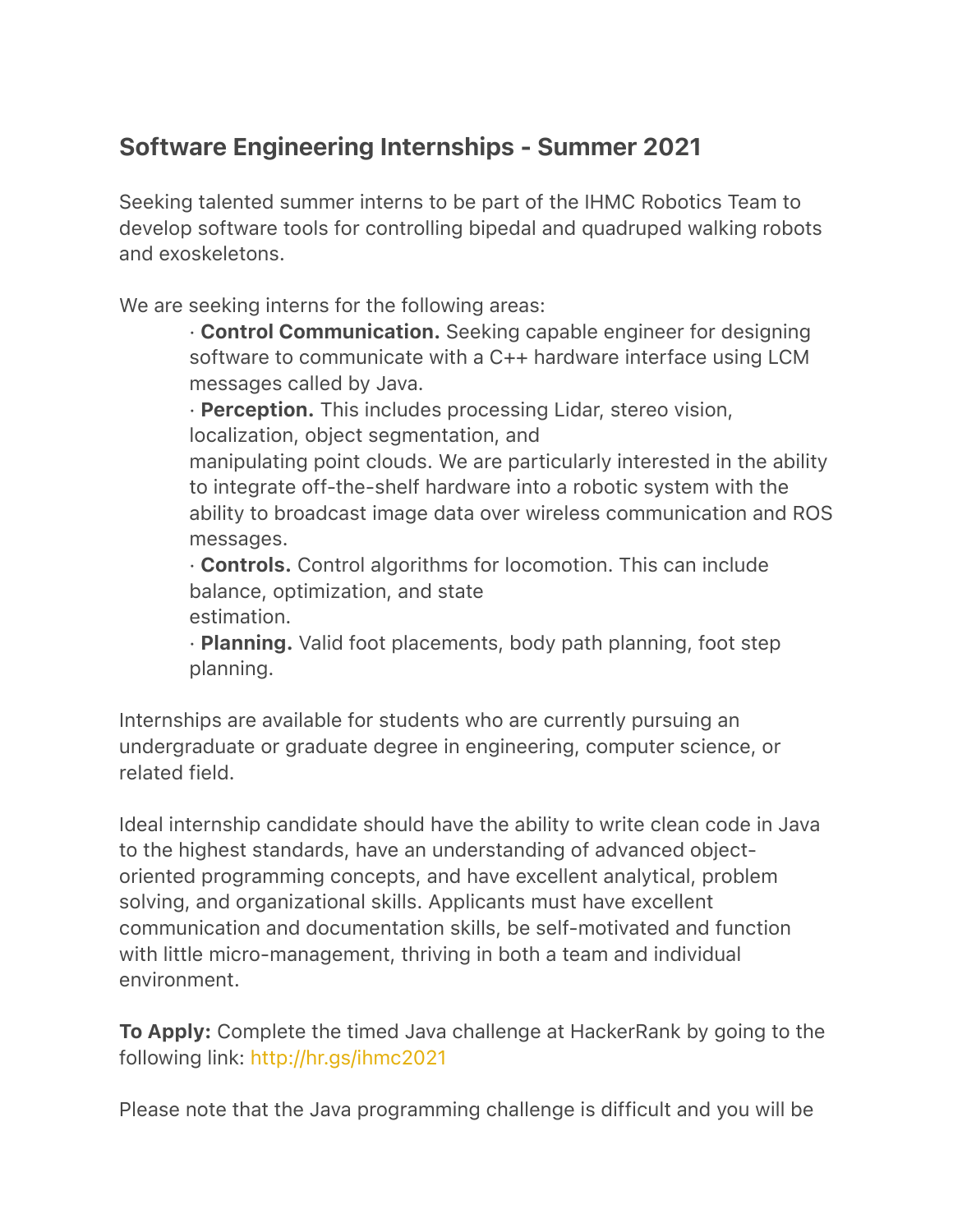given up to 16 hours to complete it. The challenge contains some straightforward robotics problems, as well as some more complex programming challenges. The challenge cannot be paused, so only begin it when you are ready and have allotted adequate time and brainpower to complete the challenge. In addition, you will be asked to upload your resume to the site during the challenge.

Once you have completed the Java challenge, we require that you submit a PDF of your CV/resume with filename as LastName\_Resume and a one-page cover letter. In addition, we ask that you submit a 1 minute video of you discussing how you solved one of the programming challenges. The purpose of this video is to demonstrate your communication skills. From the HackerRank programming questions you just completed, choose one of the for which you can clearly describe your solution. You can see a sample video at: https://youtu.be/L0UHXVktayw

The video should:

· Introduce yourself (first and last name, etc)

· Include your talking about your solution to one of the programming challenges

- · Be 1 minute (+/- 15 seconds) in length
- · Have clear audio

Email your application to: robotjobs@ihmc.us

The subject of the email must be: 2021 Software Internship - YourLastName Include the following items as attachments in the email: Current resume in pdf format. Name your file: "YourLastName\_Resume.pdf"

Cover letter in pdf format. Name your file: "YourLastName\_CoverLetter.pdf". In the cover letter, include the following items:

- ◆ Dates you are available for an internship. Note you must be available full time.
- ◆ Describe your relevant software engineering experience.
- ◆ Discuss why you are interested in an internship at IHMC.
- ◆ Provide link (URL) to your YouTube video.
- ◆ Provide email and phone number for three (3) professional references.